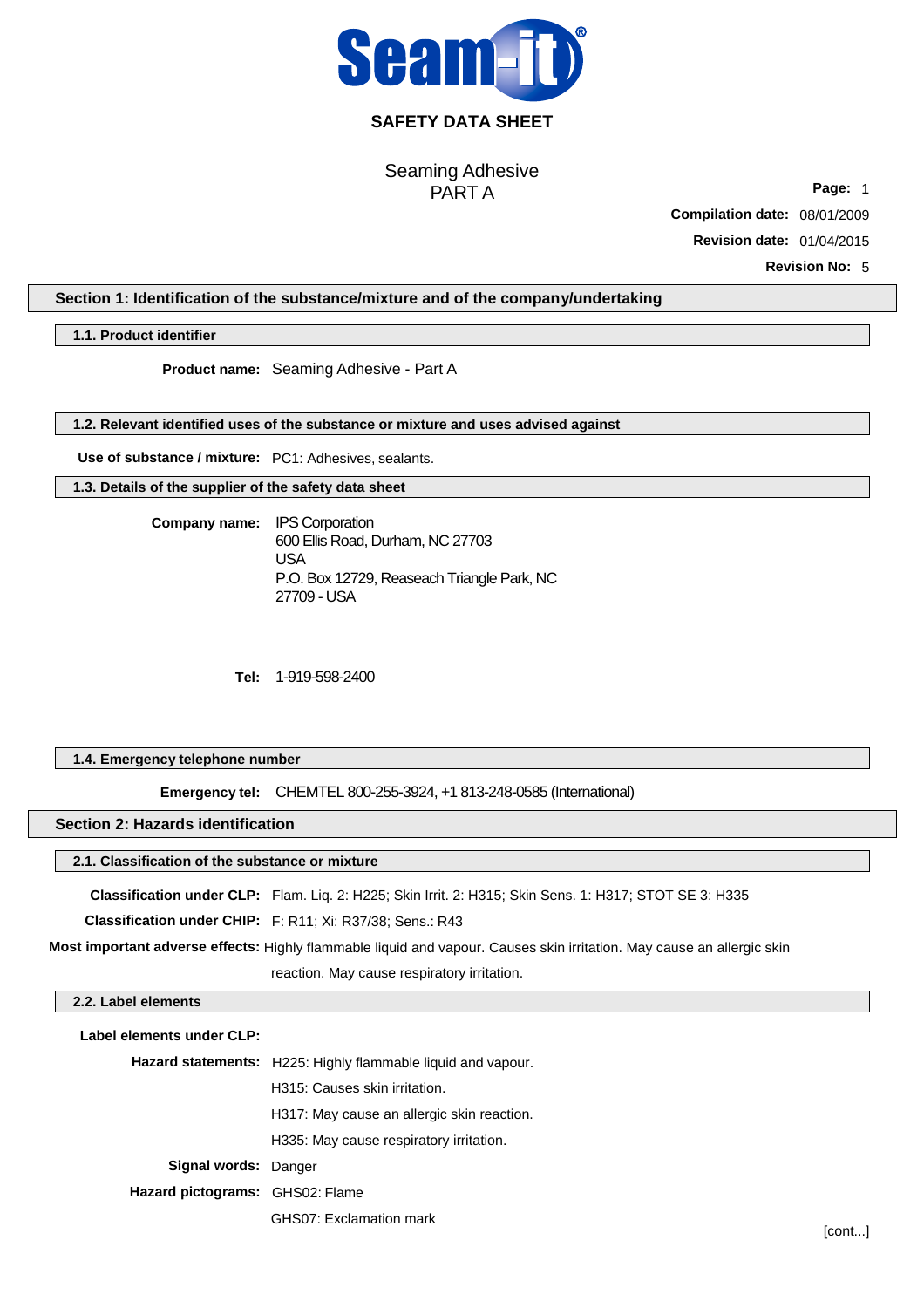## **SAFETY DATA SHEET**

## Seaming Adhesive PART A

**Page:** 2



**Precautionary statements:** P210: Keep away from heat/sparks/open flames/hot surfaces. - No smoking. P261: Avoid breathing vapours. P280: Wear protective gloves/protective clothing/eye protection/face protection. P303+361+353: IF ON SKIN (or hair): Remove immediately all contaminated clothing. Rinse skin with water/shower. P304+340: IF INHALED: Remove victim to fresh air and keep at rest in a position comfortable for breathing. P312: Call a POISON CENTER or doctor if you feel unwell.

#### **2.3. Other hazards**

**Other hazards:** In use, may form flammable / explosive vapour-air mixture.

PBT: This product is not identified as a PBT/vPvB substance.

### **Section 3: Composition/information on ingredients**

```
3.2. Mixtures
```
#### **Hazardous ingredients:**

#### METHYL METHACRYLATE

| <b>EINECS</b> | CAS           | <b>CHIP Classification</b> | <b>CLP Classification</b>               | Percent |
|---------------|---------------|----------------------------|-----------------------------------------|---------|
| 201-297-1     | $80 - 62 - 6$ |                            | Flam. Lig. 2: H225; STOT SE 3: H335;    | 30-50%  |
|               |               |                            | Skin Irrit. 2: H315; Skin Sens. 1: H317 |         |

## **Section 4: First aid measures**

#### **4.1. Description of first aid measures**

**Skin contact:** Remove all contaminated clothes and footwear immediately unless stuck to skin. Wash

immediately with plenty of soap and water.

**Eye contact:** Bathe the eye with running water for 15 minutes. Consult a doctor.

**Ingestion:** Wash out mouth with water. If conscious, give half a litre of water to drink immediately. Do not induce vomiting. Consult a doctor.

**Inhalation:** Remove casualty from exposure ensuring one's own safety whilst doing so. If

unconscious, check for breathing and apply artificial respiration if necessary. Consult a

doctor.

## **4.2. Most important symptoms and effects, both acute and delayed**

**Skin contact:** There may be irritation and redness at the site of contact.

**Eye contact:** There may be irritation and redness. The eyes may water profusely.

**Ingestion:** There may be soreness and redness of the mouth and throat.

**Inhalation:** There may be irritation of the throat with a feeling of tightness in the chest. Exposure may cause coughing or wheezing. The control of the control of the control of the control of the control of the control of the control of the control of the control of the control of the control of the control of the control of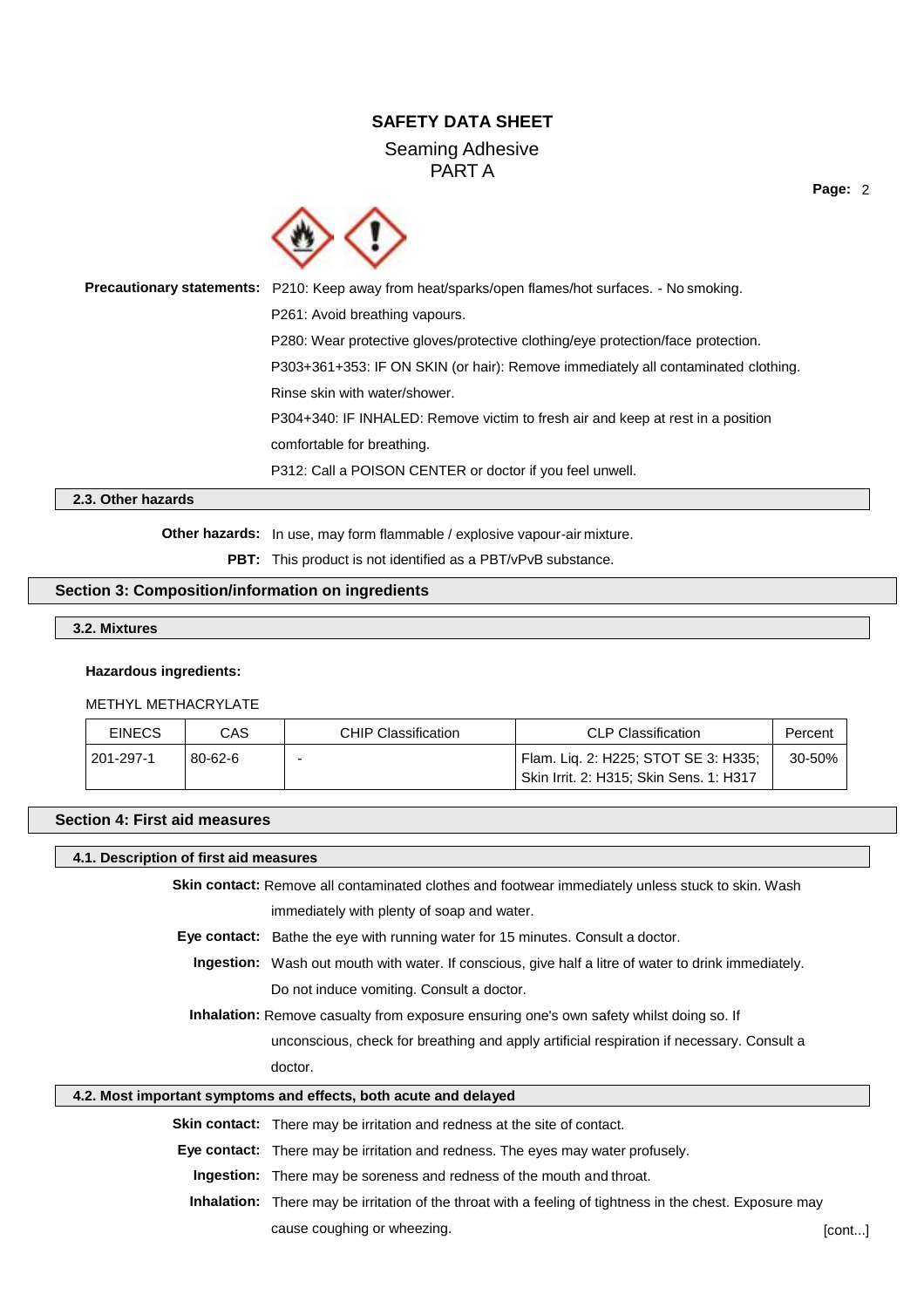**Page:** 3

**Delayed / immediate effects:** Immediate effects can be expected after short-term exposure.

#### **4.3. Indication of any immediate medical attention and special treatment needed**

**Immediate / special treatment:** Eye bathing equipment should be available on the premises.

#### **Section 5: Fire-fighting measures**

#### **5.1. Extinguishing media**

**Extinguishing media:** Dry sand. Alcohol resistant foam. Water spray. Carbon dioxide. Dry chemical powder.

Use water spray to cool containers.

### **5.2. Special hazards arising from the substance or mixture**

**Exposure hazards:** Highly flammable. In combustion emits toxic fumes of carbon dioxide / carbon monoxide. Forms explosive air-vapour mixture. Vapour may travel considerable distance to source of ignition and flash back.

**5.3. Advice for fire-fighters**

**Advice for fire-fighters:** Wear self-contained breathing apparatus. Wear protective clothing to prevent contact with skin and eyes.

## **Section 6: Accidental release measures**

#### **6.1. Personal precautions, protective equipment and emergency procedures**

**Personal precautions:** Refer to section 8 of SDS for personal protection details. Eliminate all sources of ignition. If outside do not approach from downwind. If outside keep bystanders upwind and away from danger point. Mark out the contaminated area with signs and prevent access to unauthorised personnel. Do not attempt to take action without suitable protective clothing - see section 8 of SDS. Turn leaking containers leak-side up to prevent the escape of liquid. Avoid inhalation and contact with the skin or eyes

#### **6.2. Environmental precautions**

**Environmental precautions:** Do not discharge into drains or rivers. Contain the spillage using bunding.

#### **6.3. Methods and material for containment and cleaning up**

**Clean-up procedures:** Absorb into dry earth or sand. Clean-up should be dealt with only by qualified personnel familiar with the specific substance. Transfer to a closable, labelled salvage container for disposal by an appropriate method. Do not use equipment in clean-up procedure which may produce sparks.

## **6.4. Reference to other sections**

**Reference to other sections:** Refer to section 8 of SDS. Refer to section 13 of SDS.

#### **Section 7: Handling and storage**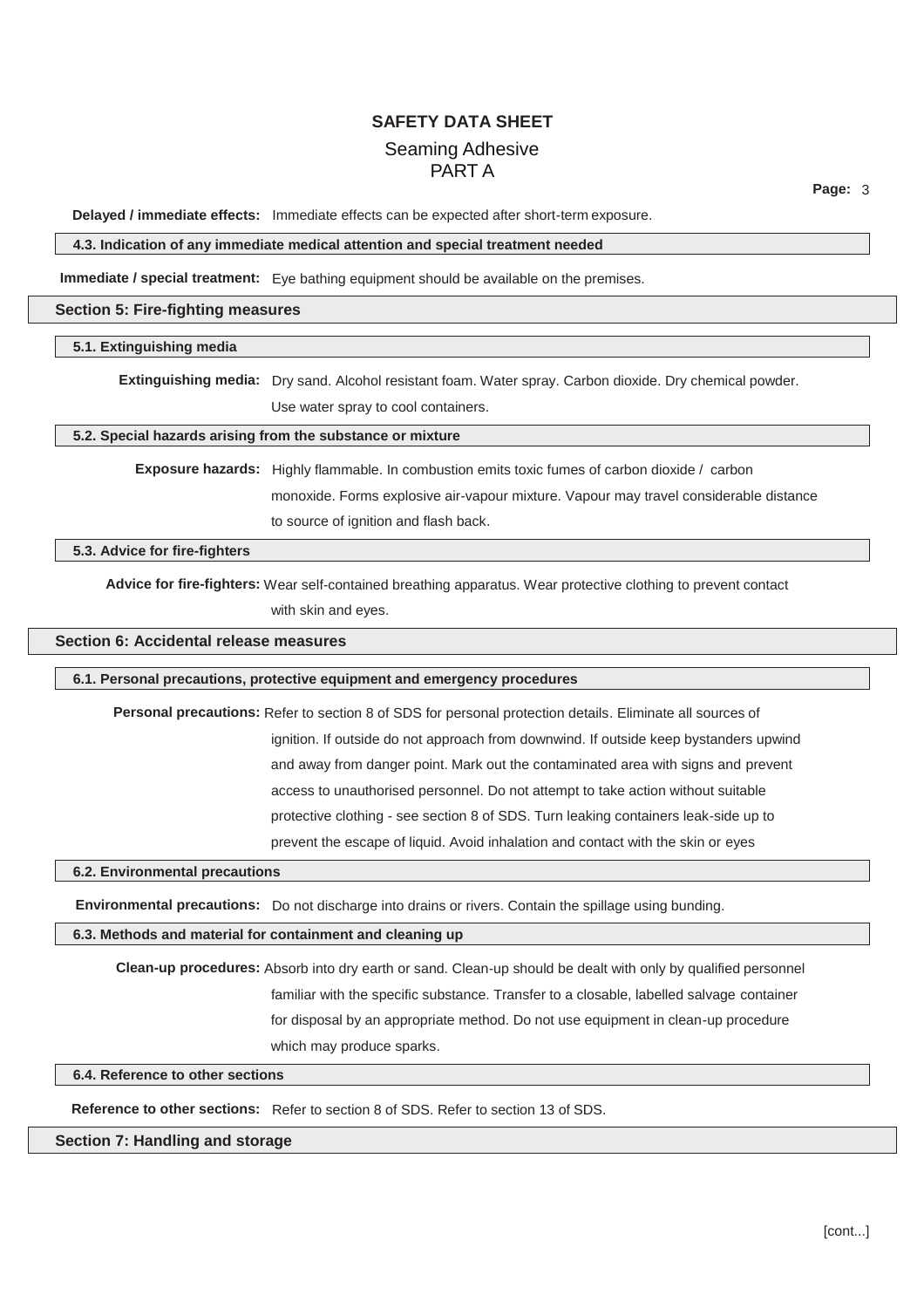| 7.1. Precautions for safe handling                                                                                                                  |        |                                                                                                                     |                        |              |  |  |
|-----------------------------------------------------------------------------------------------------------------------------------------------------|--------|---------------------------------------------------------------------------------------------------------------------|------------------------|--------------|--|--|
|                                                                                                                                                     |        | Handling requirements: Avoid direct contact with the substance. Ensure there is sufficient ventilation of the area. |                        |              |  |  |
|                                                                                                                                                     |        | Do not handle in a confined space. Avoid the formation or spread of mists in the air.                               |                        |              |  |  |
|                                                                                                                                                     |        | Smoking is forbidden. Use non-sparking tools. Do Not inhale gas/vapour/fumes/spray                                  |                        |              |  |  |
|                                                                                                                                                     |        | Avoid contact with skin and eyes. Wash any exposed skin immediately after any                                       |                        |              |  |  |
|                                                                                                                                                     |        | chemical contact, before breaks and meals, and at the end of each work period.                                      |                        |              |  |  |
| 7.2. Conditions for safe storage, including any incompatibilities                                                                                   |        |                                                                                                                     |                        |              |  |  |
|                                                                                                                                                     |        | Storage conditions: Store in cool, well ventilated area. Keep container tightly closed. Keep away from              |                        |              |  |  |
|                                                                                                                                                     |        | sources of ignition. Prevent the build up of electrostatic charge in the immediate area.                            |                        |              |  |  |
|                                                                                                                                                     |        | Ensure lighting and electrical equipment are not a source of ignition.                                              |                        |              |  |  |
|                                                                                                                                                     |        | Suitable packaging: Must only be kept in original packaging.                                                        |                        |              |  |  |
| 7.3. Specific end use(s)                                                                                                                            |        |                                                                                                                     |                        |              |  |  |
|                                                                                                                                                     |        |                                                                                                                     |                        |              |  |  |
| Specific end use(s): No data available.                                                                                                             |        |                                                                                                                     |                        |              |  |  |
| Section 8: Exposure controls/personal protection                                                                                                    |        |                                                                                                                     |                        |              |  |  |
| 8.1. Control parameters                                                                                                                             |        |                                                                                                                     |                        |              |  |  |
| <b>Hazardous ingredients:</b><br><b>METHYL METHACRYLATE</b><br><b>Workplace exposure limits:</b>                                                    |        |                                                                                                                     | <b>Respirable dust</b> |              |  |  |
| 8 hour TWA<br><b>State</b>                                                                                                                          |        | 15 min. STEL                                                                                                        | 8 hour TWA             | 15 min. STEL |  |  |
| <b>UK</b>                                                                                                                                           | 50 ppm | 100 ppm                                                                                                             |                        |              |  |  |
|                                                                                                                                                     |        |                                                                                                                     |                        |              |  |  |
| <b>DNEL/PNEC Values</b>                                                                                                                             |        |                                                                                                                     |                        |              |  |  |
| DNEL / PNEC No data available.                                                                                                                      |        |                                                                                                                     |                        |              |  |  |
| 8.2. Exposure controls                                                                                                                              |        |                                                                                                                     |                        |              |  |  |
| Engineering measures: Ensure there is sufficient ventilation of the area. Ensure lighting and electrical<br>equipment are not a source of ignition. |        |                                                                                                                     |                        |              |  |  |
|                                                                                                                                                     |        |                                                                                                                     |                        |              |  |  |
| Respiratory protection: Respiratory protective device with particle filter. Gas/vapour filter, type A: organic vapours<br>(EN141).                  |        |                                                                                                                     |                        |              |  |  |
|                                                                                                                                                     |        |                                                                                                                     |                        |              |  |  |
|                                                                                                                                                     |        |                                                                                                                     |                        |              |  |  |
| Hand protection: Butyl gloves.                                                                                                                      |        |                                                                                                                     |                        |              |  |  |
| Skin protection: Protective clothing.                                                                                                               |        | Eye protection: Safety glasses with side-shields. Ensure eye bath is to hand.                                       |                        |              |  |  |

## **Section 9: Physical and chemical properties**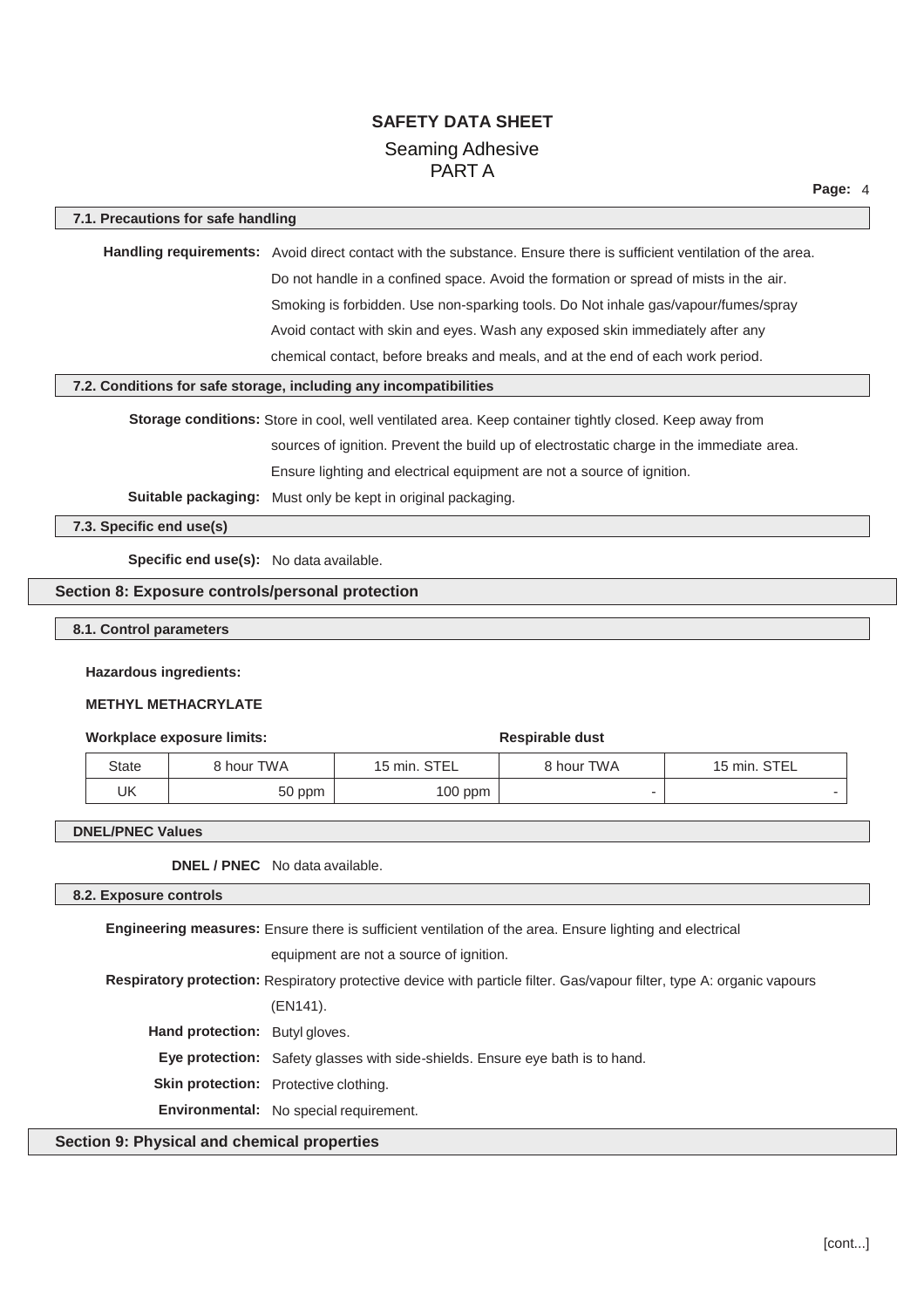**Page:** 5

|                                             | 9.1. Information on basic physical and chemical properties |                                                   |                               |  |  |
|---------------------------------------------|------------------------------------------------------------|---------------------------------------------------|-------------------------------|--|--|
|                                             | <b>State: Liquid</b>                                       |                                                   |                               |  |  |
|                                             | <b>Colour: Colourless</b>                                  |                                                   |                               |  |  |
|                                             | <b>Odour:</b> Characteristic odour                         |                                                   |                               |  |  |
| <b>Evaporation rate:</b> No data available. |                                                            |                                                   |                               |  |  |
|                                             | <b>Oxidising:</b> Non-oxidising (by EC criteria)           |                                                   |                               |  |  |
| Solubility in water: Slightly soluble       |                                                            |                                                   |                               |  |  |
|                                             | Viscosity: No data available.                              |                                                   |                               |  |  |
| <b>Boiling point/range°C: 101</b>           |                                                            | <b>Melting point/range °C:</b> No data available. |                               |  |  |
| <b>Flammability limits %: lower: 2.1</b>    |                                                            | <b>upper: 12.5</b>                                |                               |  |  |
| Flash point°C: 9                            |                                                            | Part.coeff. n-octanol/water: No data available.   |                               |  |  |
| Autoflammability°C: 435                     |                                                            | Vapour pressure: 51 hPa                           |                               |  |  |
| <b>Relative density: 1.06</b>               |                                                            |                                                   | <b>pH:</b> No data available. |  |  |
|                                             | <b>VOC g/l:</b> No data available.                         |                                                   |                               |  |  |

#### **9.2. Other information**

**Other information:** No data available.

## **Section 10: Stability and reactivity**

**10.1. Reactivity**

**Reactivity:** Stable under recommended transport or storage conditions.

**10.2. Chemical stability**

**Chemical stability:** Stable under normal conditions. Stable at room temperature.

#### **10.3. Possibility of hazardous reactions**

**Hazardous reactions:** Hazardous reactions will not occur under normal transport or storage conditions.

Decomposition may occur on exposure to conditions or materials listed below.

## **10.4. Conditions to avoid**

**Conditions to avoid:** Heat. Hot surfaces. Sources of ignition. Flames.

#### **10.5. Incompatible materials**

**Materials to avoid:** Strong oxidising agents. Strong acids. Finely powdered metals.

#### **10.6. Hazardous decomposition products**

Haz. decomp. products: In combustion emits toxic fumes of carbon dioxide / carbon monoxide.

#### **Section 11: Toxicological information**

**11.1. Information on toxicological effects**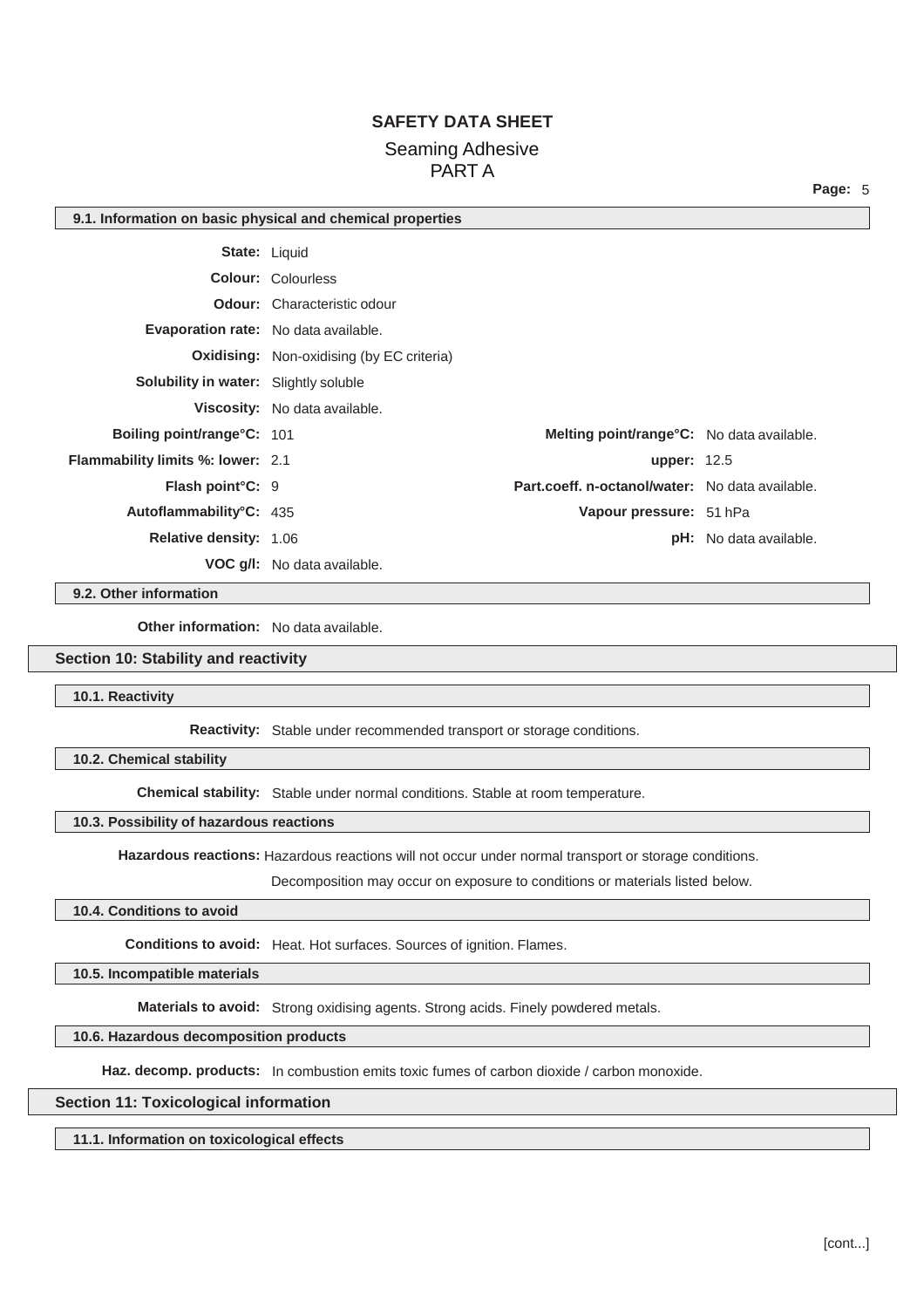**Hazardous ingredients:** 

## **METHYL METHACRYLATE**

| <b>IPR</b> | <b>RAT</b> | LD50 | 1328 mg/kg |
|------------|------------|------|------------|
| ORL        | <b>MUS</b> | LD50 | 3625 mg/kg |
| ORL        | <b>RAT</b> | LD50 | 7872 mg/kg |

#### **Relevant effects for mixture:**

| Effect        | Route      | Basis                 |
|---------------|------------|-----------------------|
| Irritation    | INH DRM    | Hazardous: calculated |
| Sensitisation | <b>DRM</b> | Hazardous: calculated |

**Symptoms / routes of exposure**

**Skin contact:** There may be irritation and redness at the site of contact.

**Eye contact:** There may be irritation and redness. The eyes may water profusely.

**Ingestion:** There may be soreness and redness of the mouth and throat.

**Inhalation:** There may be irritation of the throat with a feeling of tightness in the chest. Exposure may cause coughing or wheezing.

**Delayed / immediate effects:** Immediate effects can be expected after short-term exposure.

**Other information:** Not applicable.

## **Section 12: Ecological information**

**12.1. Toxicity**

**Ecotoxicity values:** No data available.

#### **12.2. Persistence and degradability**

**Persistence and degradability:** No data available.

### **12.3. Bioaccumulative potential**

**Bioaccumulative potential:** No data available.

**12.4. Mobility in soil**

**Mobility:** No data available.

## **12.5. Results of PBT and vPvB assessment**

**PBT identification:** This product is not identified as a PBT/vPvB substance.

**12.6. Other adverse effects**

**Other adverse effects:** Negligible ecotoxicity.

## **Section 13: Disposal considerations**

**Page:** 6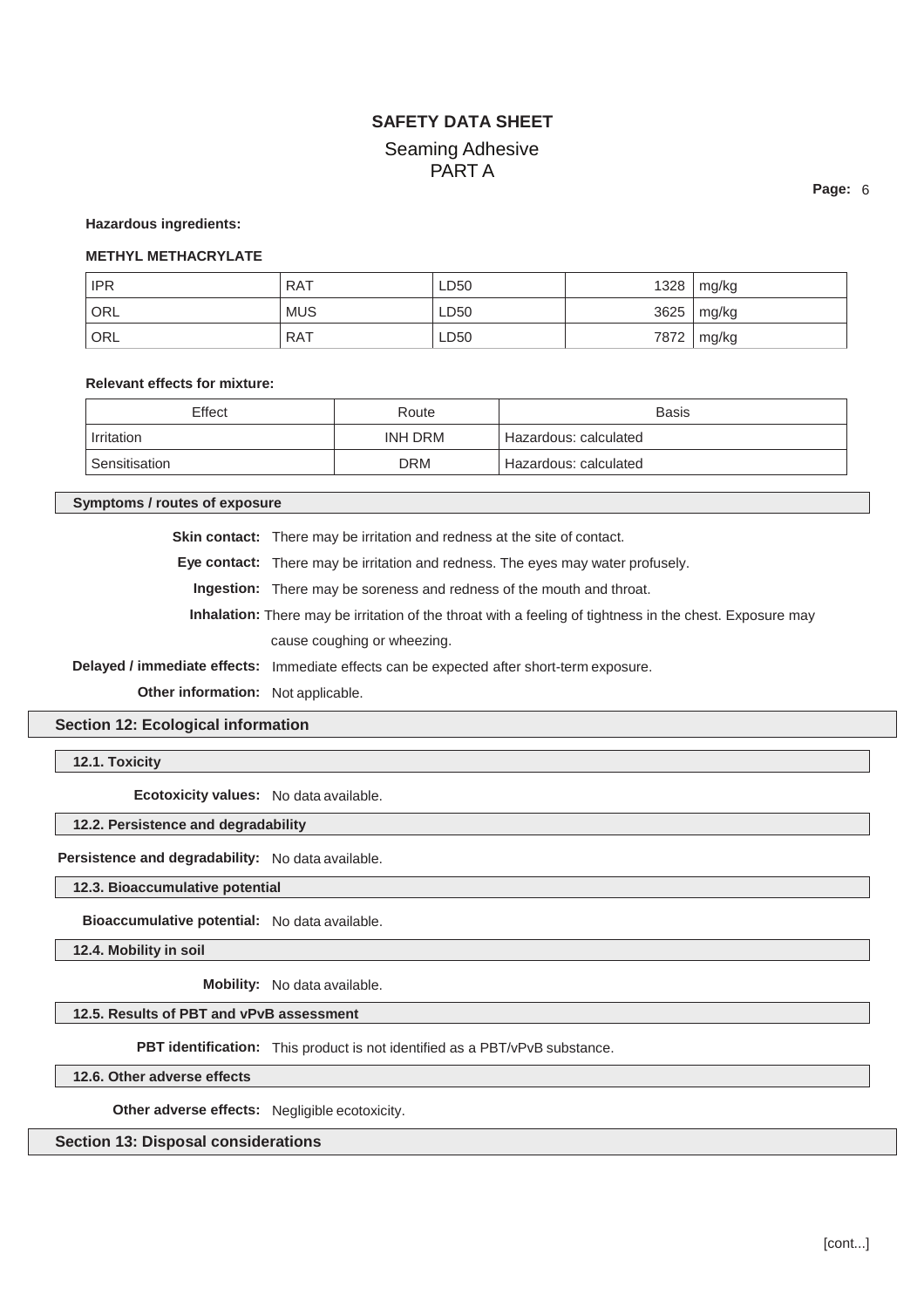#### **13.1. Waste treatment methods**

**Disposal operations:** Transfer to a suitable container and arrange for collection by specialised disposal

company.

**Disposal of packaging:** Dispose of in a regulated landfill site or other method for hazardous or toxic wastes.

**NB:** The user's attention is drawn to the possible existence of regional or national

regulations regarding disposal.

### **Section 14: Transport information**

**14.1. UN number**

**UN number:** UN1133

**14.2. UN proper shipping name**

**Shipping name:** ADHESIVES

**14.3. Transport hazard class(es)**

**Transport class:** 3

**14.4. Packing group**

**Packing group:** II

**14.5. Environmental hazards**

**Environmentally hazardous:** No **Marine pollutant:** No

**14.6. Special precautions for user**

**Special precautions:** No special precautions.

**Tunnel code:** D/E

**Transport category:** 2

**Section 15: Regulatory information**

**15.1. Safety, health and environmental regulations/legislation specific for the substance or mixture**

**Specific regulations:** This product is a Seveso category/named substance in Annex I of Council Directive 96/82/EC.

**15.2. Chemical Safety Assessment**

**Chemical safety assessment:** A chemical safety assessment has not been carried out for the substance or the mixture

by the supplier.

**Section 16: Other information**

**Other information**

**Other information:** This safety data sheet is prepared in accordance with Commission Regulation (EU) No

453/2010.

This safety data sheet is prepared in accordance with Commission Regulation (EC) No 1272/2008.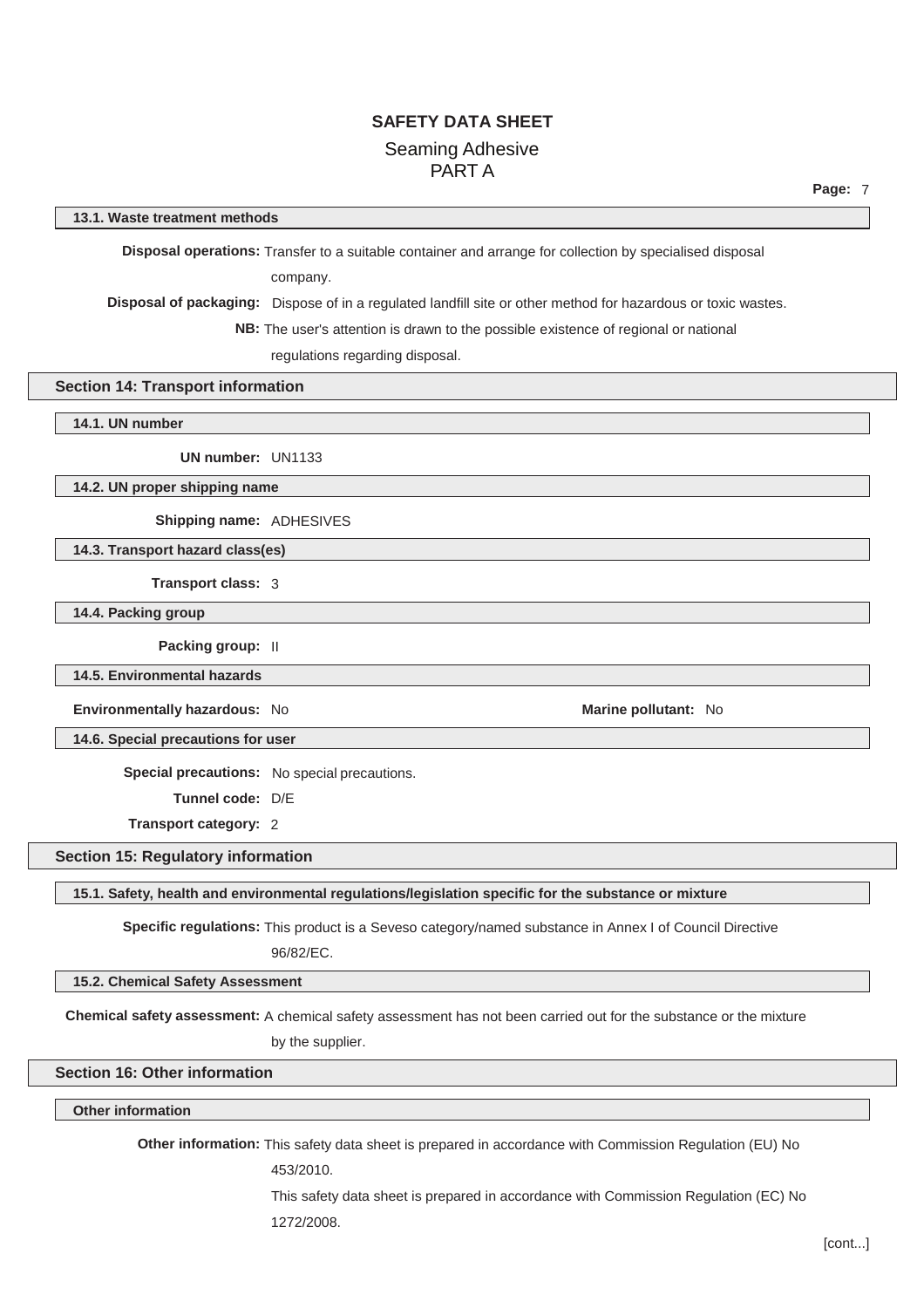**Page:** 8

**Phrases used in s.2 and s.3:** H225: Highly flammable liquid and vapour. H315: Causes skin irritation. H317: May cause an allergic skin reaction. H335: May cause respiratory irritation. R11: Highly flammable. R37/38: Irritating to respiratory system and skin. R43: May cause sensitisation by skin contact. **Legal disclaimer:** The above information is believed to be correct but does not purport to be all inclusive and shall be used only as a guide. This company shall not be held liable for any damage resulting from handling or from contact with the above product.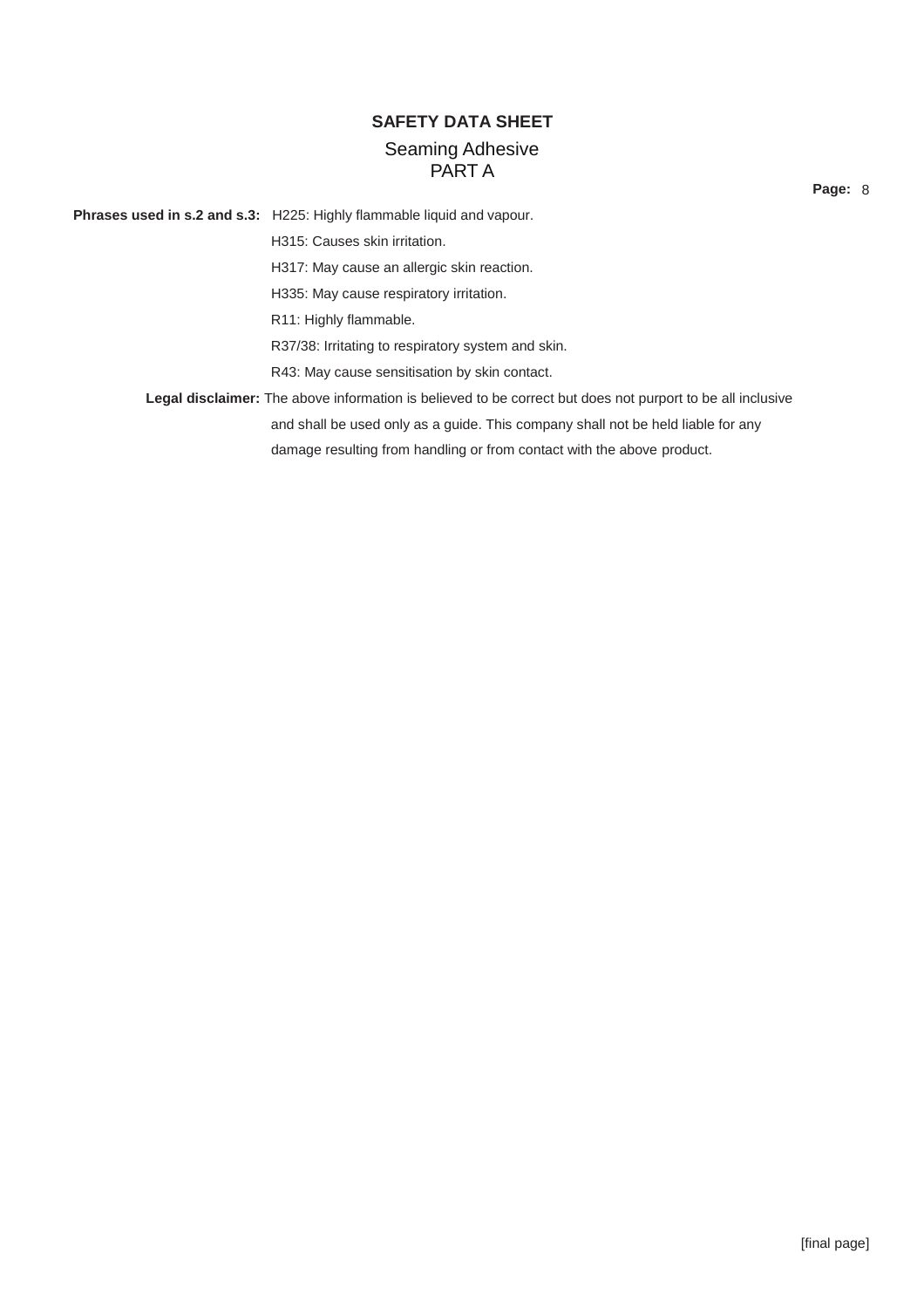

## **SAFETY DATA SHEET**

Seaming Adhesive PART B

**Page:** 1

**Compilation date:** 01/04/2015

**Revision date:** 01/04/2015

**Revision No:** 2

## **Section 1: Identification of the substance/mixture and of the company/undertaking**

**1.1. Product identifier**

**Product name:**  Seaming Adhesive - Part B

**1.2. Relevant identified uses of the substance or mixture and uses advised against**

**Use of substance / mixture:** PC1: Adhesives, sealants.

**1.3. Details of the supplier of the safety data sheet**

**Company name:**  IPS Corporation 600 Ellis Road, Durham, NC 27703 USA P.O. Box 12729, Reaseach Triangle Park, NC 27709 - USA

**Tel:**  1-919-598-2400

## **1.4. Emergency telephone number**

**Emergency tel:**  CHEMTEL 800-255-3924, +1 813-248-0585 (International)

## **Section 2: Hazards identification**

## **2.1. Classification of the substance or mixture**

**Classification under CLP:** Org. Perox. CD: H242; Skin Sens. 1: H317

**Classification under CHIP:** Sens.: R43

**Most important adverse effects:** Heating may cause a fire. May cause an allergic skin reaction.

**2.2. Label elements**

| Label elements under CLP:       |                                                    |
|---------------------------------|----------------------------------------------------|
|                                 | Hazard statements: H242: Heating may cause a fire. |
|                                 | H317: May cause an allergic skin reaction.         |
| <b>Signal words: Danger</b>     |                                                    |
| Hazard pictograms: GHS02: Flame |                                                    |
|                                 | GHS07: Exclamation mark                            |

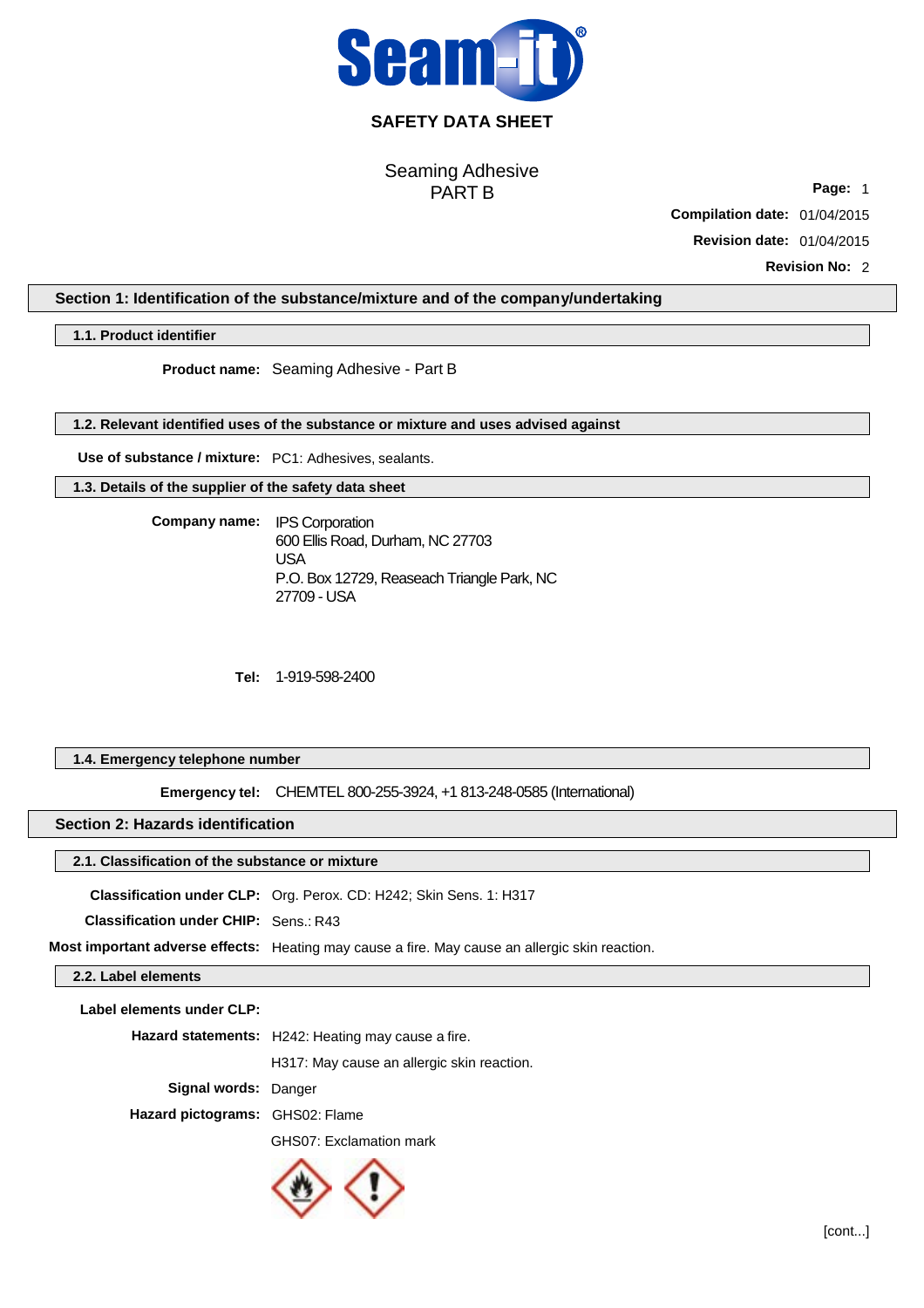**Page:** 2

**Precautionary statements:** P210: Keep away from heat/sparks/open flames/hot surfaces. - No smoking. P280: Wear protective gloves/protective clothing/eye protection/face protection. P302+352: IF ON SKIN: Wash with plenty of soap and water. P333+313: If skin irritation or rash occurs: Get medical advice/attention. P363: Wash contaminated clothing before reuse. P410: Protect from sunlight.

#### **2.3. Other hazards**

PBT: This product is not identified as a PBT/vPvB substance.

### **Section 3: Composition/information on ingredients**

## **3.2. Mixtures**

## **Hazardous ingredients:**

## DIBENZOYL PEROXIDE

| <b>EINECS</b> | CAS           | <b>CHIP Classification</b> | <b>CLP Classification</b>          | Percent |
|---------------|---------------|----------------------------|------------------------------------|---------|
| 202-327-6     | $94 - 36 - 0$ |                            | Skin Sens. 1: H317; Org. Perox. B: | 1-10%   |
|               |               |                            | H241; Eye Irrit. 2: H319           |         |

## **Section 4: First aid measures**

| 4.1. Description of first aid measures                                                                   |                                                                                                       |  |  |  |
|----------------------------------------------------------------------------------------------------------|-------------------------------------------------------------------------------------------------------|--|--|--|
| <b>Skin contact:</b> Remove all contaminated clothes and footwear immediately unless stuck to skin. Wash |                                                                                                       |  |  |  |
|                                                                                                          | immediately with plenty of soap and water. Consult a doctor.                                          |  |  |  |
| Eye contact: Bathe the eye with running water for 15 minutes. Consult a doctor.                          |                                                                                                       |  |  |  |
|                                                                                                          | Ingestion: Wash out mouth with water. Do not induce vomiting. Give 1 cup of water to drink every 10   |  |  |  |
|                                                                                                          | minutes. Consult a doctor.                                                                            |  |  |  |
|                                                                                                          | <b>Inhalation:</b> Remove casualty from exposure ensuring one's own safety whilst doing so. Consult a |  |  |  |
|                                                                                                          | doctor.                                                                                               |  |  |  |
|                                                                                                          | 4.2. Most important symptoms and effects, both acute and delayed                                      |  |  |  |
|                                                                                                          | <b>Skin contact:</b> There may be irritation and redness at the site of contact.                      |  |  |  |
|                                                                                                          | <b>Eye contact:</b> There may be irritation and redness. The eyes may water profusely.                |  |  |  |
|                                                                                                          | <b>Ingestion:</b> There may be soreness and redness of the mouth and throat.                          |  |  |  |
|                                                                                                          | <b>Inhalation:</b> Exposure may cause coughing or wheezing.                                           |  |  |  |
|                                                                                                          | Delayed / immediate effects: Delayed effects can be expected after long-term exposure.                |  |  |  |
|                                                                                                          | 4.3. Indication of any immediate medical attention and special treatment needed                       |  |  |  |

**Immediate / special treatment:** Not applicable.

## **Section 5: Fire-fighting measures**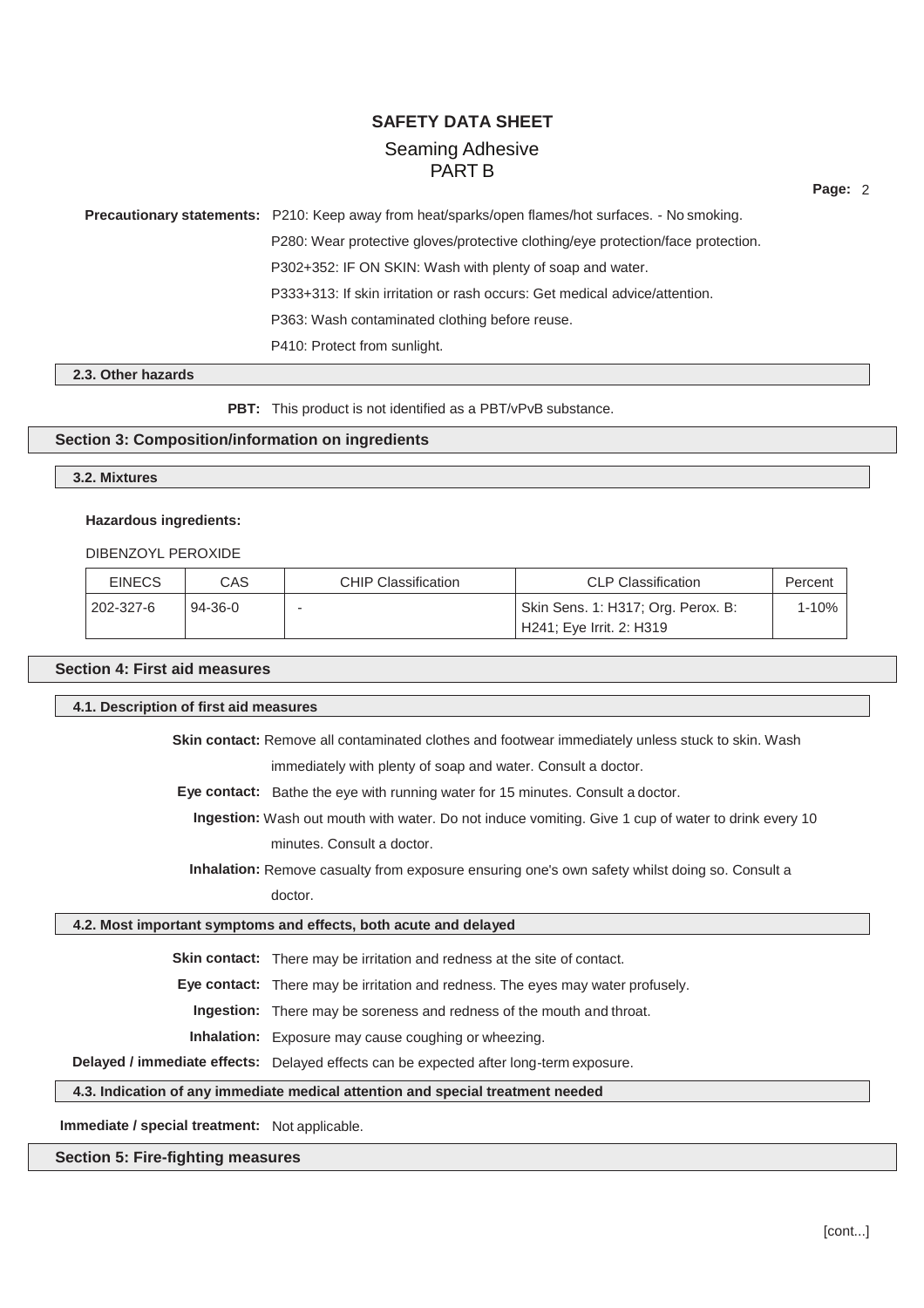#### **5.1. Extinguishing media**

**Extinguishing media:** Water spray. Alcohol resistant foam. Dry chemical powder. Carbon dioxide. Suitable

extinguishing media for the surrounding fire should be used.

## **5.2. Special hazards arising from the substance or mixture**

**Exposure hazards:** In combustion emits toxic fumes.

**5.3. Advice for fire-fighters**

**Advice for fire-fighters:** Wear self-contained breathing apparatus. Wear protective clothing to prevent contact

with skin and eyes.

**Section 6: Accidental release measures**

#### **6.1. Personal precautions, protective equipment and emergency procedures**

**Personal precautions:** Refer to section 8 of SDS for personal protection details. Mark out the contaminated area with signs and prevent access to unauthorised personnel. Do not attempt to take action without suitable protective clothing - see section 8 of SDS. Do not create dust. Avoid contact with the skin or eyes.

#### **6.2. Environmental precautions**

**Environmental precautions:** Do not discharge into drains or rivers.

method.

#### **6.3. Methods and material for containment and cleaning up**

**Clean-up procedures:** Transfer to a closable, labelled salvage container for disposal by an appropriate

## **6.4. Reference to other sections**

**Reference to other sections:** Refer to section 8 of SDS. Refer to section 13 of SDS.

## **Section 7: Handling and storage**

### **7.1. Precautions for safe handling**

**Handling requirements:** Ensure there is sufficient ventilation of the area. Avoid direct contact with the substance.

Do not handle in a confined space. Avoid the formation or spread of dust in the air. Avoid

contact with skin and eyes. Wash any exposed skin immediately after any chemical

contact, before breaks and meals, and at the end of each work period.

### **7.2. Conditions for safe storage, including any incompatibilities**

**Storage conditions:** Store in cool, well ventilated area. Keep container tightly closed.

**Suitable packaging:** Must only be kept in original packaging.

### **7.3. Specific end use(s)**

**Specific end use(s):** No data available.

**Page:** 3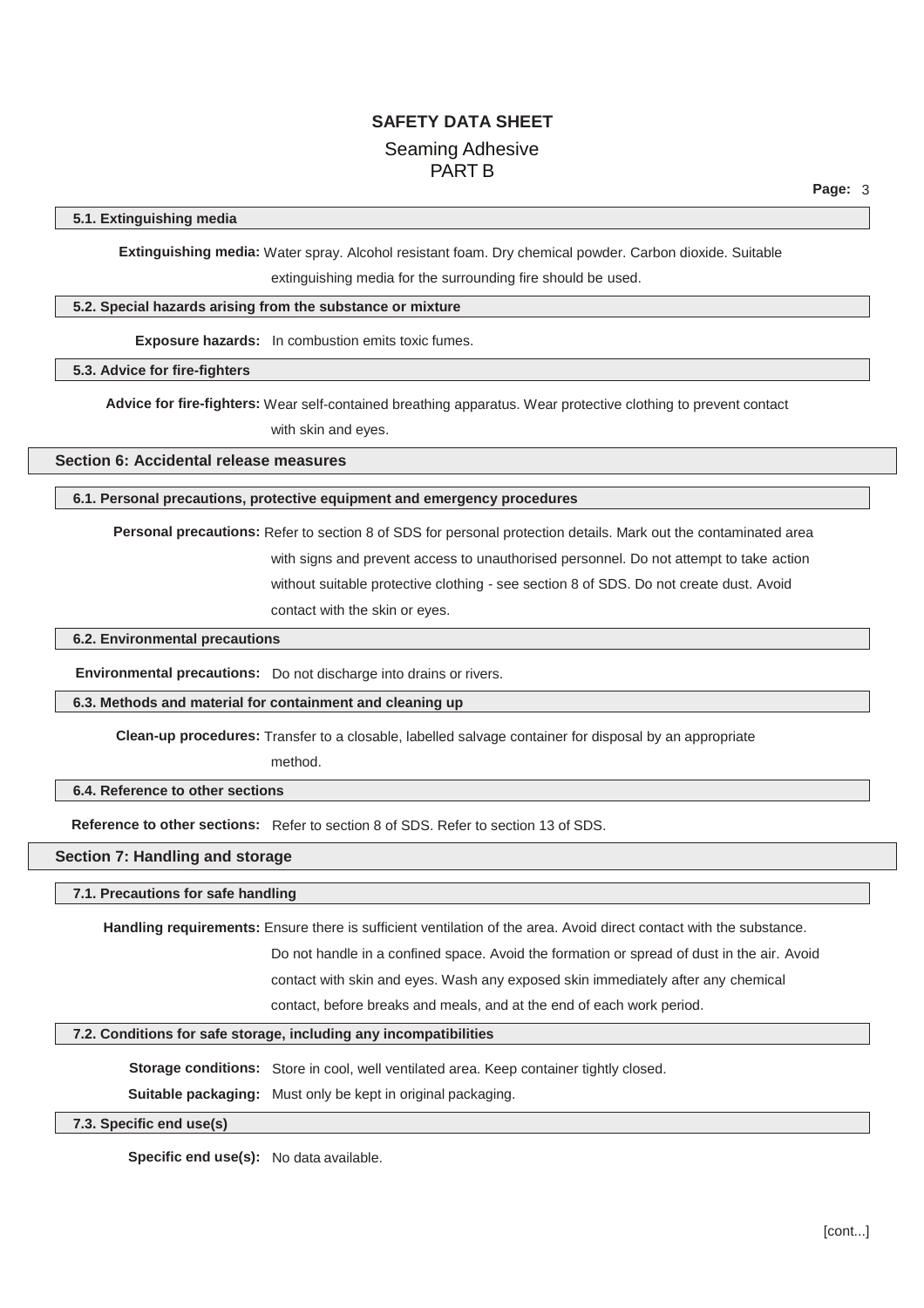**Page:** 4

## **Section 8: Exposure controls/personal protection**

## **8.1. Control parameters**

#### **Hazardous ingredients:**

## **DIBENZOYL PEROXIDE**

#### **Workplace exposure limits: Respirable dust Respirable dust**

| State | ९ hour TWA | 15 min. STEL             | 8 hour TWA | 15 min. STEL             |
|-------|------------|--------------------------|------------|--------------------------|
| UK    | 5 mg/m3    | $\overline{\phantom{a}}$ |            | $\overline{\phantom{a}}$ |

**DNEL/PNEC Values**

**DNEL / PNEC** No data available.

## **8.2. Exposure controls**

**Engineering measures:** Ensure there is sufficient ventilation of the area. **Respiratory protection:** Respiratory protective device with particle filter. Particle filter class P3S (EN143).

**Hand protection:** Protective gloves.

**Eye protection:** Safety glasses with side-shields. Face-shield. Ensure eye bath is to hand.

**Skin protection:** Protective clothing.

**Environmental:** No special requirement.

**Section 9: Physical and chemical properties**

## **9.1. Information on basic physical and chemical properties**

| <b>State: Paste</b>                                     |                                                  |                                                 |                                  |
|---------------------------------------------------------|--------------------------------------------------|-------------------------------------------------|----------------------------------|
|                                                         | <b>Odour:</b> Barely perceptible odour           |                                                 |                                  |
| Evaporation rate: No data available.                    |                                                  |                                                 |                                  |
|                                                         | <b>Oxidising:</b> Non-oxidising (by EC criteria) |                                                 |                                  |
| <b>Solubility in water:</b> Slightly soluble            |                                                  |                                                 |                                  |
| <b>Boiling point/range °C:</b> No data available.       |                                                  | Melting point/range $C: 0$                      |                                  |
| <b>Flammability limits %: lower:</b> No data available. |                                                  |                                                 | <b>upper:</b> No data available. |
|                                                         | <b>Flash point °C:</b> No data available.        | Part.coeff. n-octanol/water: No data available. |                                  |
| Autoflammability <sup>°</sup> C: No data available.     |                                                  | Vapour pressure: No data available.             |                                  |
| Relative density: 1.11                                  |                                                  |                                                 | <b>pH:</b> No data available.    |
|                                                         | <b>VOC g/l:</b> No data available.               |                                                 |                                  |

**9.2. Other information**

**Other information:** No data available.

**Section 10: Stability and reactivity**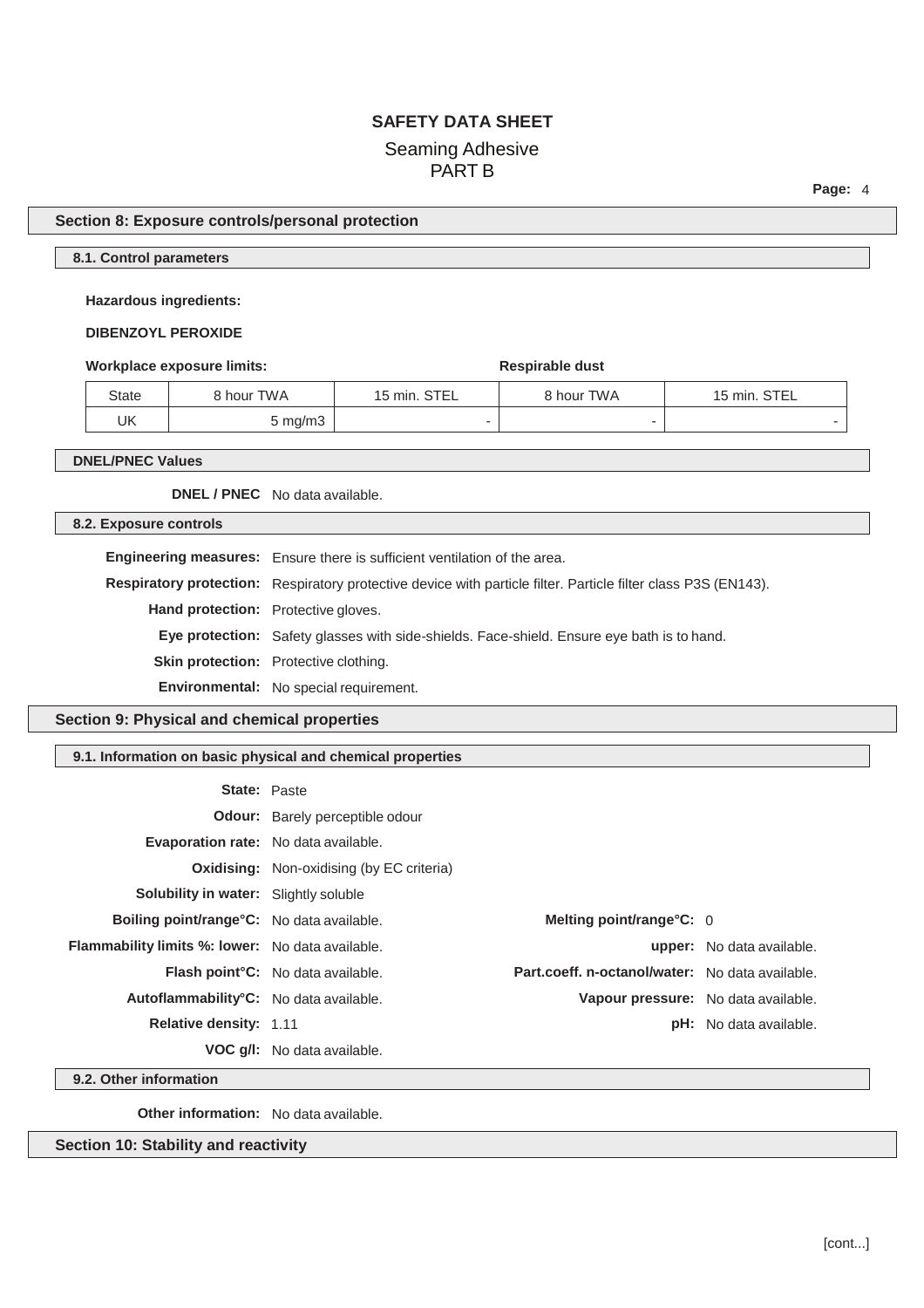#### **10.1. Reactivity**

**Reactivity:** Stable under recommended transport or storage conditions.

#### **10.2. Chemical stability**

**Chemical stability:** Stable under normal conditions.

#### **10.3. Possibility of hazardous reactions**

**Hazardous reactions:** Hazardous reactions will not occur under normal transport or storage conditions.

Decomposition may occur on exposure to conditions or materials listed below.

### **10.4. Conditions to avoid**

**Conditions to avoid:** Heat.

#### **10.5. Incompatible materials**

**Materials to avoid:** Strong oxidising agents. Strong acids.

## **10.6. Hazardous decomposition products**

**Haz. decomp. products:** In combustion emits toxic fumes.

#### **Section 11: Toxicological information**

#### **11.1. Information on toxicological effects**

#### **Hazardous ingredients:**

#### **DIBENZOYL PEROXIDE**

| ORL | <b>MUS</b> | LD50 | 5700        | mg/kg |
|-----|------------|------|-------------|-------|
| ORL | <b>RAT</b> | LD50 | 7710<br>1 U | mg/kg |

#### **Relevant effects for mixture:**

| Effect | Route | <b>Basis</b>                        |
|--------|-------|-------------------------------------|
| satıor | DRM   | calculated<br>dous:<br><u>iazai</u> |

#### **Symptoms / routes of exposure**

**Skin contact:** There may be irritation and redness at the site of contact.

**Eye contact:** There may be irritation and redness. The eyes may water profusely.

**Ingestion:** There may be soreness and redness of the mouth and throat.

**Inhalation:** Exposure may cause coughing or wheezing.

**Delayed / immediate effects:** Delayed effects can be expected after long-term exposure.

**Other information:** Not applicable.

## **Section 12: Ecological information**

#### **12.1. Toxicity**

**Ecotoxicity values:** No data available.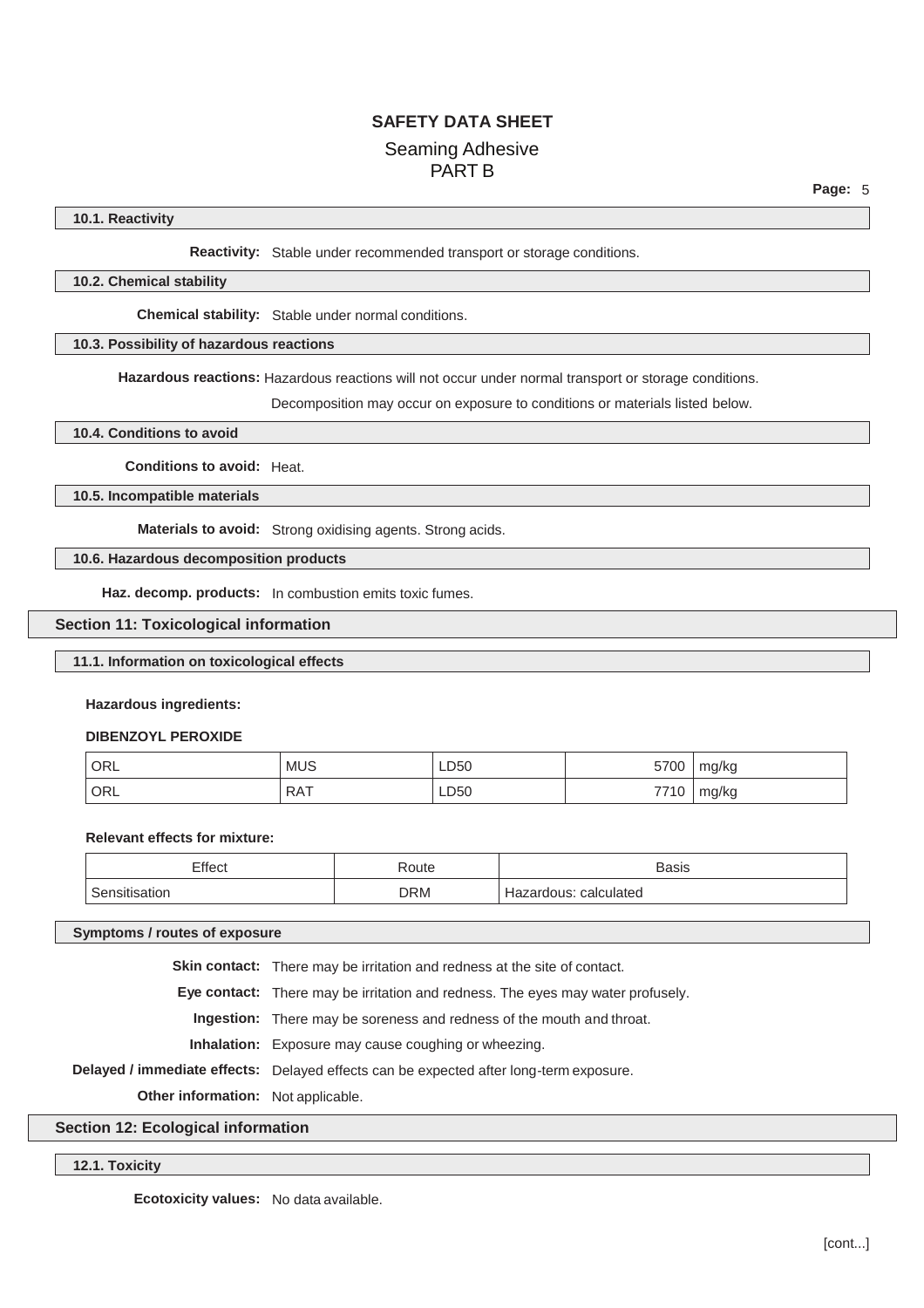**12.2. Persistence and degradability**

**Persistence and degradability:** No data available.

#### **12.3. Bioaccumulative potential**

**Bioaccumulative potential:** No data available.

**12.4. Mobility in soil**

**Mobility:** No data available.

## **12.5. Results of PBT and vPvB assessment**

**PBT identification:** This product is not identified as a PBT/vPvB substance.

### **12.6. Other adverse effects**

**Other adverse effects:** Negligible ecotoxicity.

**Section 13: Disposal considerations**

**13.1. Waste treatment methods**

**Disposal operations:** Transfer to a suitable container and arrange for collection by specialised disposal

company.

**Disposal of packaging:** Arrange for collection by specialised disposal company.

**NB:** The user's attention is drawn to the possible existence of regional or national regulations regarding disposal.

#### **Section 14: Transport information**

**Transport class:** This product does not require a classification for transport.

## **Section 15: Regulatory information**

**15.1. Safety, health and environmental regulations/legislation specific for the substance or mixture**

### **Specific regulations:** Not applicable.

### **15.2. Chemical Safety Assessment**

**Chemical safety assessment:** A chemical safety assessment has not been carried out for the substance or the mixture

by the supplier.

#### **Section 16: Other information**

#### **Other information**

**Other information:** This safety data sheet is prepared in accordance with Commission Regulation (EU) No 453/2010. This safety data sheet is prepared in accordance with Commission Regulation (EC) No 1272/2008. **Phrases used in s.2 and s.3:** H241: Heating may cause a fire or explosion. H242: Heating may cause a fire.

**Page:** 6